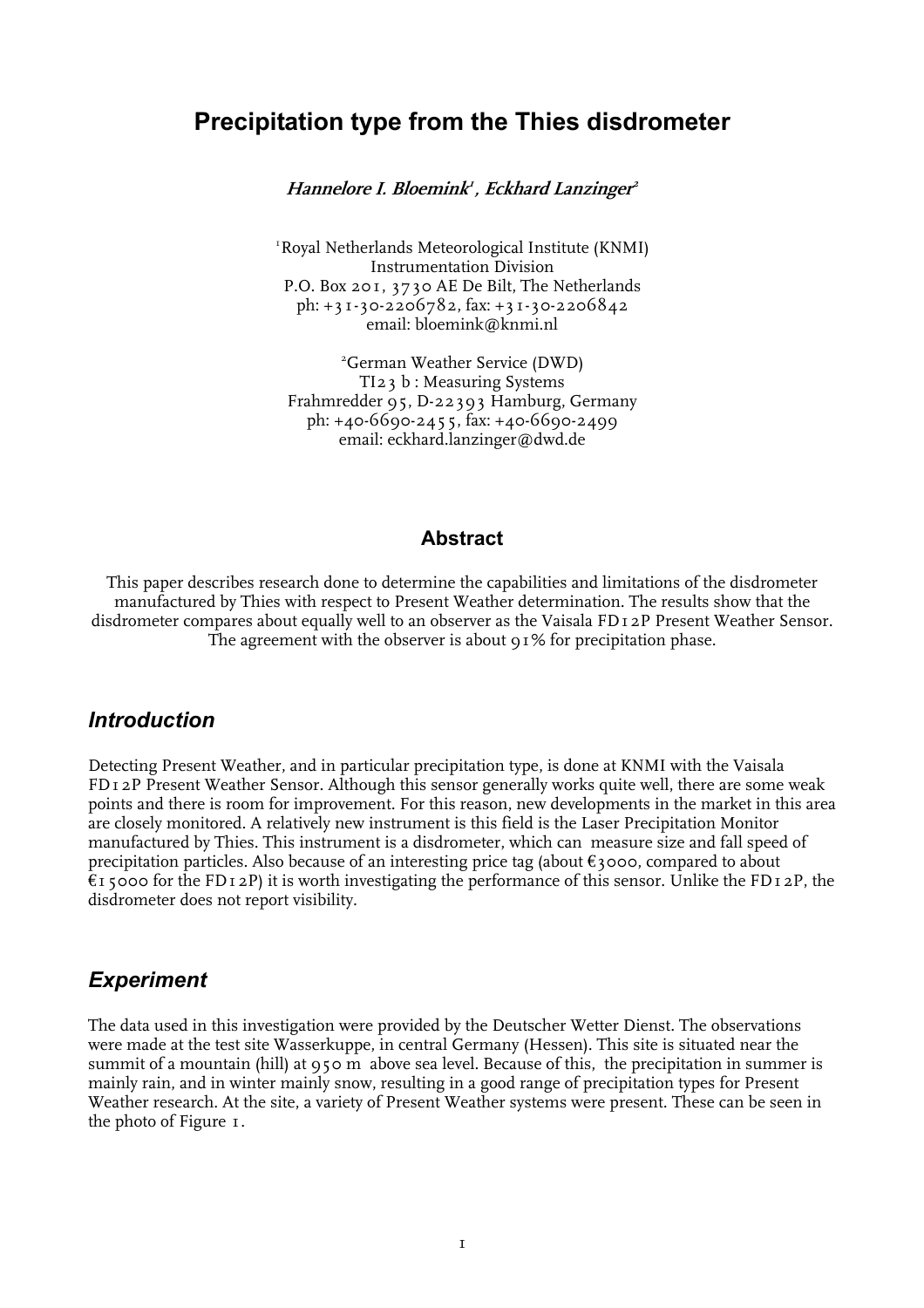

#### **Figure 1. The PW sensors at Wasserkuppe, 25 February 2004. 1: Vaisala FD12P, 2: 2 Thies laser precipitation monitors (disdrometers), 3: Parsivel disdrometer (in front), 4: Metek micro rain radar. Also visible 5: Thies precipitation detector.**

This work focuses on the Thies Laser Precipitation Monitor (disdrometer) and the Vaisala FD12P Present Weather Sensor. Another important data source at this test site is the reference data which includes observations made by a human observer and data from the Thies precipitation detector. Details of these 3 data sources are given below.

#### **Thies disdrometer**

A disdrometer measures the size and fall speed of precipitation. A laser diode and some optics produce a parallel infrared light sheet of 0.75 mm thickness with a detection area of 20 x 228 mm². When the precipitation particles fall through this beam, the receiving signal is reduced. The amplitude of the reduction is related to the size of the particles, and the duration of the reduction is related to the fall speed. Precipitation type is then determined from known statistics of particle size and velocity for the different precipitation types. A rough temperature constraint is also used; all precipitation above 9 °C is considered liquid (except hail) and all precipitation below  $-4$  °C is solid. The output consists of many parameters, including 1- minute SYNOP, METAR codes, precipitation intensity and amount, and full particle size and velocity distributions. Theoretically one could even write an own classification algorithm based upon the raw data (velocity – size spectra). However, in the current investigation only the 1-minute PW SYNOP codes produced by the instrument are used. More details on the instrument and its output can be found in the 'Instructions for Use' of the instrument<sup>1</sup>.

Figure 2 shows the two Thies disdrometers at Wasserkuppe. The one on the left is an older version, and the one in front is the latest version. This one has lower arms, to prevent spray from the arms into the

 $\overline{a}$ <sup>1</sup> Thies Laser Precipitation Monitor, Instructions for Use: 5.4110.X0.X00, Software version 1.04, 07/2003.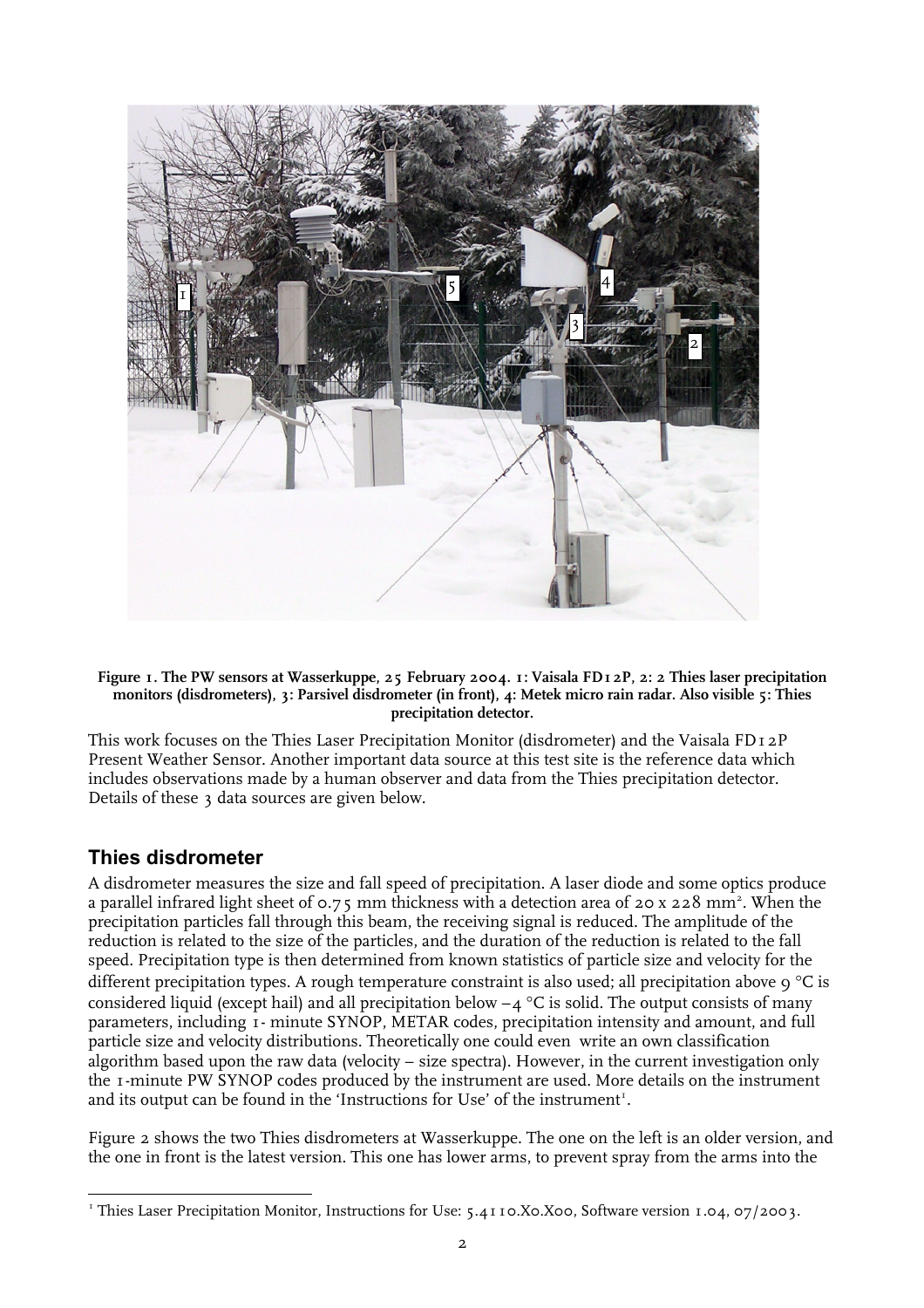measuring volume. Also, spray from the heads is reduced by means of two small plates. This latter disdrometer is the one that is investigated. Adjustments to the instrument have been made based upon tests at this site, so its performance may be somewhat tuned to the meteorological conditions there. The data used in this investigation is the first data from this improved sensor. Since then, further finetuning has been (and is being) done.



**Figure 2. The two Thies disdrometers at Wasserkuppe.** 

#### **Vaisala FD12P**

 $\overline{a}$ 

This type of sensor measures the scattering of light of a small volume of the atmosphere. If there are precipitation particles present in this volume, they will lead to peaks in the scattered light. These peaks are related to (the size of) the particles. Separately, the FD<sub>12</sub>P has a capacitive sensor (DRD<sub>12</sub>) that measures the water content of the precipitation. Combining these two quantities leads to a discrimination between large particles with low water content (*i.e.* snow) and small particles with high water content (rain). Fine tuning is done by choosing appropriate limits for, for instance, mixed precipitation, hail and freezing rain. Also, temperature constraints, maximum particle size and a selection algorithm to determine the most significant precipitation type are used. Every minute, an "instant" precipitation type is given (amongst other parameters). This is normally the most popular of the last 5-minute types<sup>2</sup>. More details can be found in the FD12P User's Guide<sup>2</sup>. Figure 3 shows the instrument in use at Wasserkuppe.

<sup>2</sup> Vaisala, Weather Sensor FD12P, User's Guide, M210296en-A, May 2002.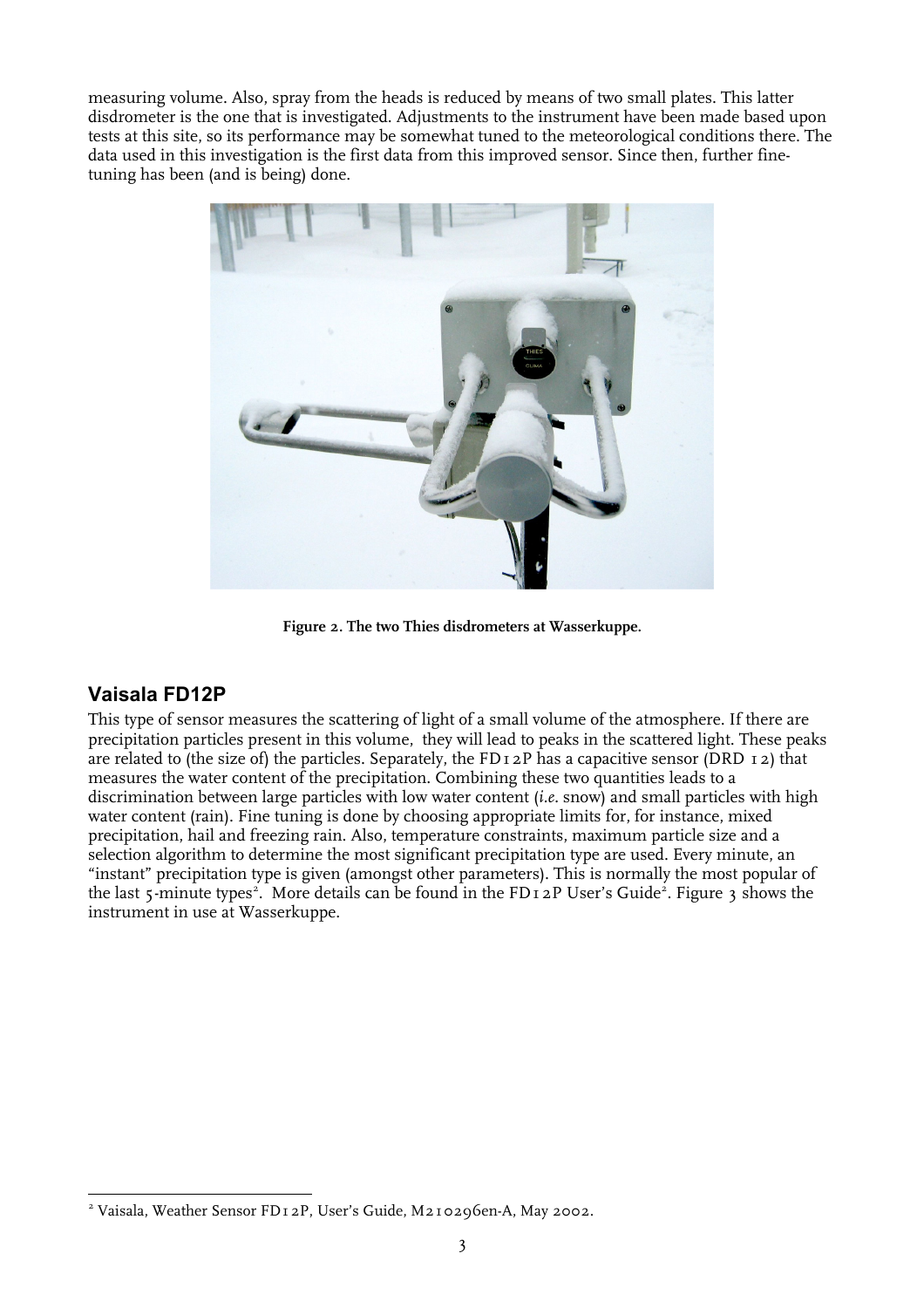

**Figure 3. The Vaisala FD12P Present Weather Sensor at Wasserkuppe.** 

## **Reference**

The reference at Wasserkuppe contains data from various sources. First of all an observer, located about 100 m from the instruments, reports Present Weather 24 hrs/day with a time resolution of 1 minute. In addition, a number of instruments report precipitation intensity, 2m temperature, 2m relative humidity, 2m wind speed and dew point temperature. Also, two Thies precipitation detectors are logically combined to give a precipitation flag: y/n. All data are given in 1-minute intervals.

## **Data processing**

In order to compare the various quantities, some data processing is necessary. All data are given in synchronously recorded 1-minute intervals, leading to a maximum of  $1440$  measurements per day. The following processing has been done:

- Because the combined Thies precipitation detectors have a 25 second delay, data are only accepted if the previous minute has the same precipitation indication (y or n).
- If the Thies precipitation detector indicates no precipitation, the PW code of the observer is changed to 00 (clear). This is because it is expected that the detector is quicker in detecting a change (from dry to precipitation, or vice versa) than the observer.
- The (human) observed precipitation type is reported in WMO code  $4677$  (manual observations). This is changed into code  $\mu$ 680 (automatic observation) to match with the output of the two PW instruments. Next, all PW codes are condensed into the precipitation type possibilities shown in Appendix A.

**Averaging.** When 10-minute averages are considered, the precipitation type is averaged by taking the maximum PW code in the interval considered. Averaging the FD12P data to 10-minute data is done by taking 10 instant precipitation types, even though these are  $\zeta$  minute averages. This is because these  $\zeta$ minute averages are updated every minute and so this way of averaging leads to the best possible (but not perfect) 10-minute average.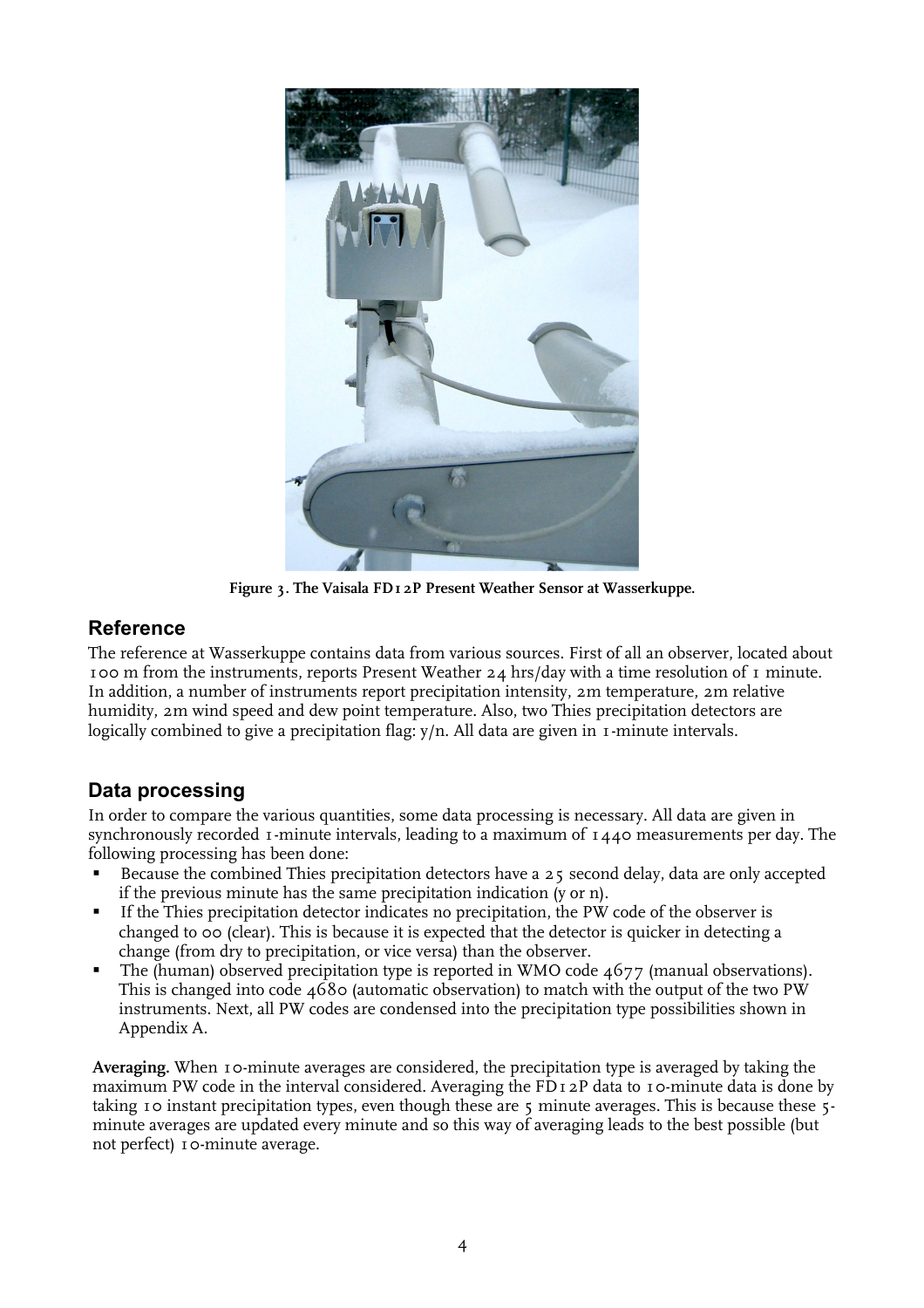## *Results*

All results were obtained using data from 12-10-2003 to 31-11-2003, with the exception of 31-10-2003. In this time interval, there was a fair amount of both liquid precipitation (7 % of the time) and solid precipitation (5 % of the time), allowing for a good evaluation of the systems' capabilities.

### **Precipitation phase**

The 10-minute comparison of the PW output of the three sources (observer, Thies disdrometer and  $FDI_2P$ ) is shown in the following tables. 10-minute data is used because observers may not note a change in precipitation on a 1-minute time scale. Also, the FD12P "instant" precipitation type is really from the latest 5 minutes. And in normal use, 10-minute averages are used. Shown are the results for the precipitation phase (with freezing rain classified as liquid, and unknown precipitation disregarded).

|       | $\text{observer} \rightarrow$ |        |                |                |          |       |       |
|-------|-------------------------------|--------|----------------|----------------|----------|-------|-------|
| Thies |                               | no     | liquid         | mixed          | solid    | total | %     |
| ↓     |                               | precip |                |                |          |       |       |
|       | no precip                     | 5077   | $\circ$        | $\circ$        | $\circ$  | 5077  | 100.0 |
|       | liquid                        | 308    | 339            |                | $I_4$    | 784   | 43.2  |
|       | mixed                         | O      | $\circ$        | I <sub>2</sub> | <u>ำ</u> | Ι5    | 80.0  |
|       | solid                         | 89     | $\overline{a}$ |                | 230      | 324   | 71.0  |
|       | total                         | 564    | 34I            | 48             | 247      | 6200  |       |
|       | %                             | QI.2   | 99.4           | 25.0           | 93.1     |       |       |
|       | total %                       |        |                | QI.4           |          |       |       |

|       | $\text{observer} \rightarrow$ |        |                |       |                |                |      |
|-------|-------------------------------|--------|----------------|-------|----------------|----------------|------|
| FDI2P |                               | no     | liquid         | mixed | solid          | total          | %    |
| ↓     |                               | precip |                |       |                |                |      |
|       | no precip                     | 5027   | I <sub>3</sub> | O     |                | 5045           | 99.0 |
|       | liquid                        | 5 I    | 356            | 2Q    | $\overline{2}$ | 438            | 81.3 |
|       | mixed                         | O      |                | 8     |                | I <sub>2</sub> | 66.7 |
|       | solid                         | 439    | 2I             | I I   | 299            | 770            | 38.8 |
|       | total                         | 5517   | 39 I           | 48    | 309            | 6265           |      |
|       | %                             | QI.I   | $Q_{I}$ .0     | 16.7  | 96.8           |                |      |
|       | total %                       |        |                |       |                |                |      |

| Thies |  |
|-------|--|

↓

| $FDI2P \rightarrow$ |        |                |                |       |       |      |  |
|---------------------|--------|----------------|----------------|-------|-------|------|--|
|                     | no     | liquid         | mixed          | solid | total | %    |  |
|                     | precip |                |                |       |       |      |  |
| no precip           | 4722   | 32             | O              | 329   | 5083  | 92.9 |  |
| liquid              | 439    | 5 I 4          | ヮ              | 2I3   | III73 | 43.8 |  |
| mixed               | O      | 6              |                | 8     | 18    | 22.2 |  |
| solid               |        | $\overline{a}$ | $\overline{2}$ | 380   | 469   | 81.0 |  |
| total               | 5246   | 554            | I <sub>3</sub> | 930   | 0743  |      |  |
| $\%$                | QO.O   | 92.8           | 30.8           | 40.9  |       |      |  |
| total %             |        |                | 60.0           |       |       |      |  |

#### **Table 1. Comparison of the precipitation phase detected by the Thies disdrometer (Thies), the observer (Obs) and the Vaisala FD12P PWS (FD12P). The numbers are based on 10-minute data. % means the correct identification divided by the total for the column or row in question.**

It is clear that the Thies performs quite well, especially in the case when the observer reports liquid precipitation (99 %). In case of solid precipitation, the FD12P performs somewhat better (97 %) than Thies (93 %). For all precipitation phases, the performance of the Thies is 91 % and the FD12P 89 %. When the Thies reports liquid precipitation, quite often the observer reports no precipitation. This may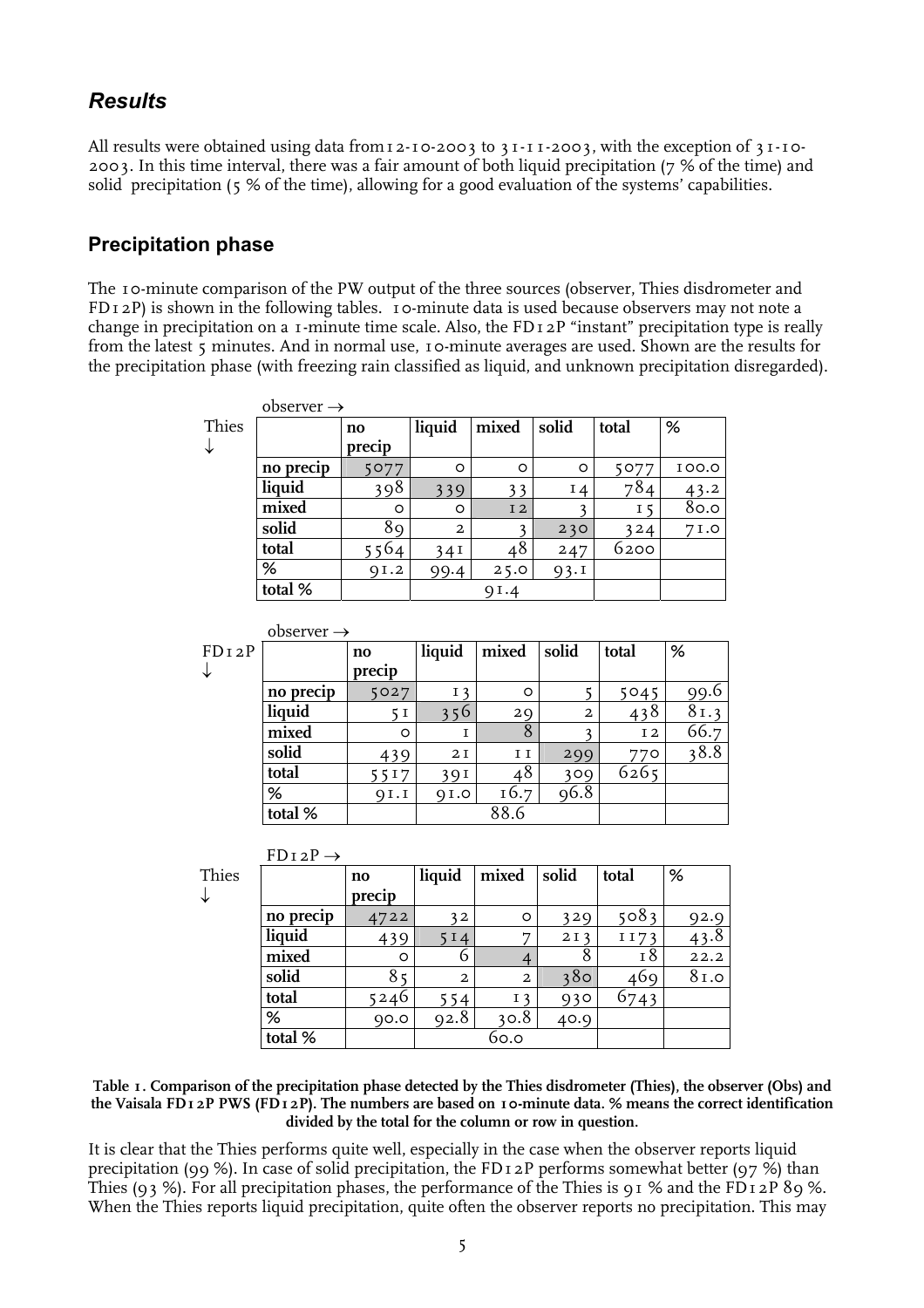indicate that the Thies is not very good as a precipitation detector and should really be used as a precipitation *type* detector only, or that the Thies is more sensitive than the combined observer/Thies precipitation detector. This will be investigated further. Also, the same seems to hold for the FD12P in case of solid precipitation. Mixed-phase precipitation remains a weak point for both sensors. Interestingly, the Thies and the FD12P each agree better with the observer individually, than with each other (lower table of Table 1).

## **Verification scores**

From the above tables, the verification scores can be derived. These are defined using the following results for a particular precipitation phase (e.g. liquid):

a: the observer and the instrument both report the precipitation phase

b: the observer reports the phase, and the instrument reports another phase or no precipitation c: the instrument reports the phase, and the observer reports another phase or no precipitation

d: both the observer and the instrument do not report the phase

The verification scores are then defined as:

Probability Of Detection (POD): a/(a+b) False Alarm Rate (FAR): c/(a+c) Heidke Score Skill (HSS): (ad-bc)/((ad-bc)+ $\frac{1}{2}$ n(b+c)), with n the total number of events \* indicates that only the precipitation type is considered when the observer reports precipitation<sup>3</sup>

The range of the POD is between  $\circ$  and  $\bar{I}$ , with  $\bar{I}$  the perfect score. The FAR range is also between  $\circ$ and 1, and here of course 0 is the perfect score, meaning no false alarms have occurred. HSS has a range between  $-1$  and  $1$ . I is the perfect score and 0 means random guessing.

This leads to the following results for the disdrometer (Table 2) and the FD12P (Table 3).

| phase  | POD  | <b>FAR</b> | $HAR^*$        | $HSS$ $HSS^*$ |      |
|--------|------|------------|----------------|---------------|------|
| liquid | 0.99 | 0.57       | $\bigcup$ 0.12 | 0.57 0.84     |      |
| mixed  | 0.25 | O.2        | O.2            | 0.38          | 0.36 |
| solid  | 0.03 | 0.20       | 0.02           | $\circ$ .80   |      |
|        |      |            |                |               |      |

**Table 2. Verification scores for the Thies disdrometer. For the definition of the scores, see text.** 

| phase  | POD  | FAR              | $FAR^*$                                | <b>HSS</b> | $HSS^*$       |
|--------|------|------------------|----------------------------------------|------------|---------------|
| liquid | 0.9I |                  | $\vert$ 0.18 $\vert$ 0.08 $\vert$ 0.84 |            | $\sqrt{0.82}$ |
| mixed  | 0.17 | $0.33 \mid 0.33$ |                                        | $\log 26$  | 0.24          |
| solid  | 0.07 | 0.6 <sub>I</sub> | 0.10                                   | 0.52       |               |

**Table 3. The verification scores for the FD12P. For the definition of the scores, see text.** 

Again, there is a clear indication that the sensors report too much precipitation and/or that the observer reports too little. But aside from that, the HSS $^{\ast}$  for the FD12P and the Thies disdrometer are very similar.

Previous research on the FD12P done at KNMI<sup>4</sup> resulted for liquid precipitation in a POD of 0.71 with a FAR of 0.24. Solid precipitation had a POD of 0.63 and a FAR of 0.14 (mixed precipitation was not considered). The different manual observing methods (1 minute vs. 10 minutes, the use of the precipitation detector) and/or the different climatology may be responsible for the difference with the current results.

 $\overline{a}$ <sup>3</sup> This is equivalent to regarding the instruments as a precipitation *TYPE* detectors only. Cases where the observer reports no precipitation are disregarded.

<sup>4</sup> Wauben, W.M.F., Automation of visual observations at KNMI; (I) comparison of present weather, paper no. J3.1, AMS annual conference, 2002.